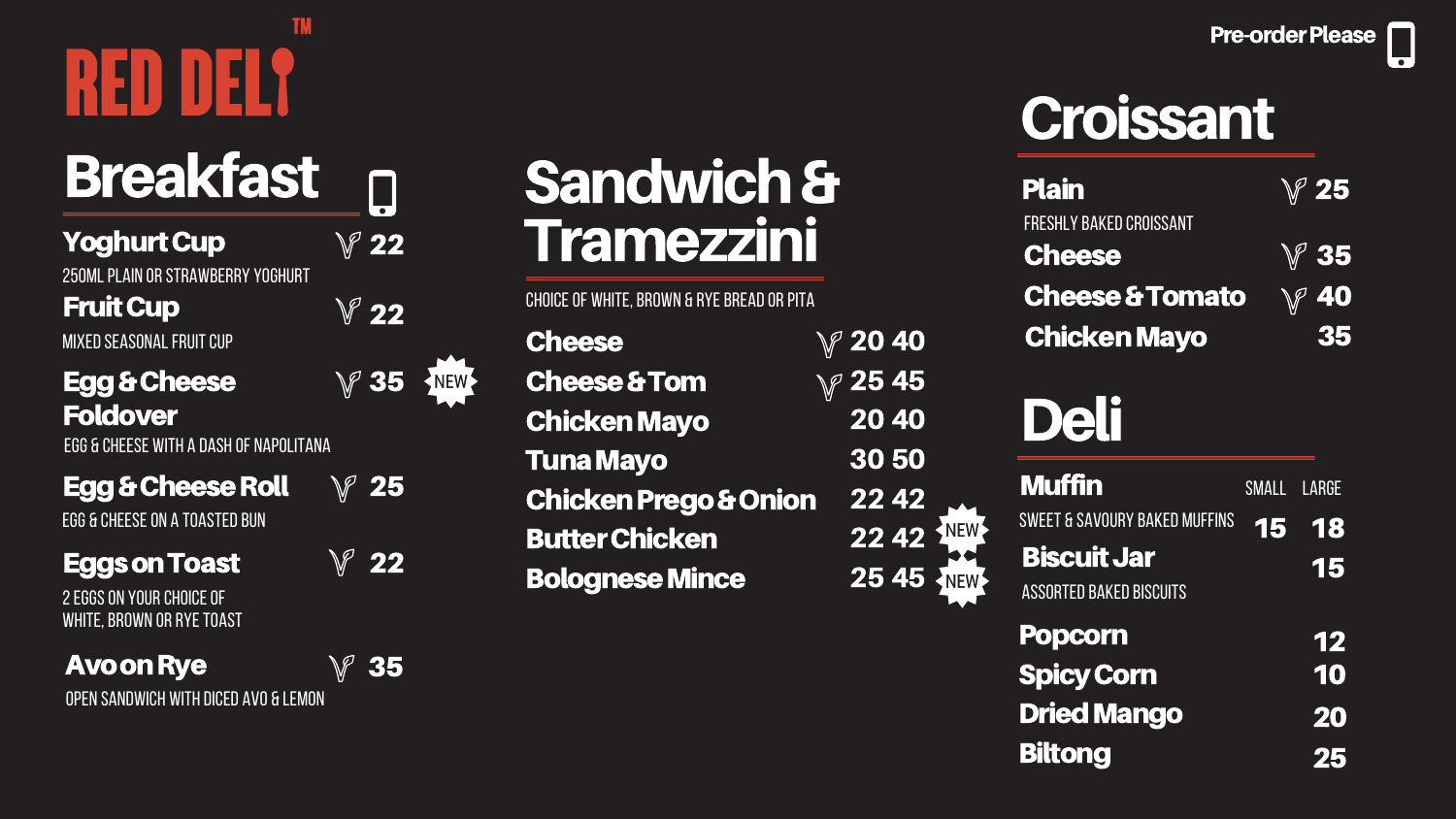# **Wraps**

#### Grilled Chicken

GRILLED CHICKEN STRIPS, MIXED LETTUCE, TOMATO, CARROTS & MAYO DRESSING

| <b>Chips/Wedges</b>   |  |
|-----------------------|--|
| <b>Chicken Strips</b> |  |

1 5

SMALL

2 5



3 5

# Foldover

#### Chicken & Cheese

GRILLED CHICKEN STRIPS, MAYO & CHEDDAR CHEESE

### Mince & Cheese

BOLOGNESE MINCE & CHEDDAR CHEESE

3 0

 $\Box$ 

CHEDDAR CHEESE, TOMATO, MIXED LETTUCE CARROTS & MAYO DRESSING

#### **Sweet Chilli Chicken**

CRUMBED CHICKEN, SWEET CHILLI SAUCE, MIXED LETTUCE, TOMATO, CARROTS & SWEET CHILLI

3 5

**Chicken & Feta 40<br>CHICKEN, FETA, MIXED LETTUCE,<br>TOMATO, CARROTS & MAYO DRESSING** CHICKEN, FETA, MIXED LETTUCE,<br>TOMATO, CARROTS & MAYO DRESSING

#### Haloumi & Avo

HALOUMI, AVOCADO, MIXED LETTUCE, TOMATO, CARROTS & MAYO DRESSING

#### Sweet Chilli Chicken 3 5

CRUMBED CHICKEN, SWEET CHILLI SAUCE, CHEDDAR CHEESE & MAYO

#### Butter Chicken





3 0

 $\begin{array}{c} \n\textbf{45} \\
\hline\n0\n\end{array}$ 



3 0

4 5

40

3 0

 $\Box$ 

#### C h i c ke n M ayo

CHUNKY CHICKEN MAYO, MIXED LETTUCE, TOMATO, CARROTS & MAYO DRESSING

#### Cheese & Tomato

3 5

BUTTER CHICKEN & CHEDDAR CHEESE

# **Grills**



# **Burgers**

#### Junior Chicken

50G CHICKEN BURGER WITH LETTUCE & MAYO

#### Chicken Burger

100G GRILLED CAJUN CHICKEN BURGER WITH LETTUCE & TOMATO

#### Haloumi & Avo Burger

100G GRILLED CAJUN CHICKEN BURGER WITH LETTUCE, TOMATO, GRILLED HALOUMI & AV(

#### Beef Burger

100G BASTED PURE BEEF BURGER WITH LETTUCE & TOMATO

#### Cheese Burger

100G BASTED PURE BEEF BURGER WITH LETTUCE, TOMATO & CHEESE

#### Chicken Prego

100G CHICKEN STRIPS, PREGO & ONION

3 5

#### Fa la fe l & Avo

FALAFEL, AVOCADO, MIXED LETTUCE, TOMATO, CARROTS & MAYO DRESSING

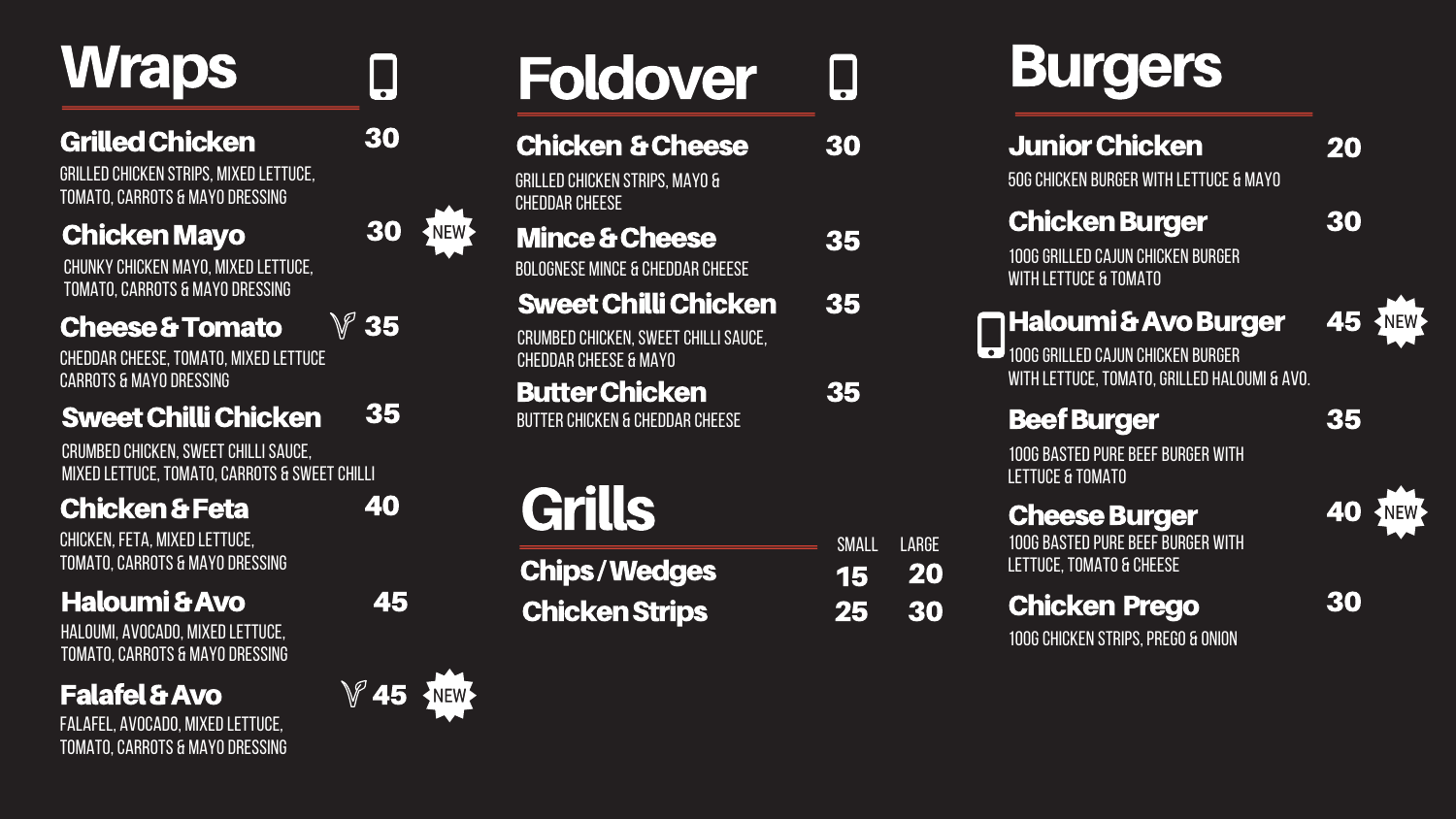## **Salad**

#### Grilled Chicken

BUTTERNUT, ROASTED BEETROOT, FETA, MIXED LETTUCE, CARROTS, TOMATO, cucumber & dressing

HALLOUMI, AVOCADO, MIXED LETTUCE, CARROTS, TOMATO, CUCUMBER & dressing

#### Crumbed Chicken

#### HoneyChicken

HONEY GLAZED CHICKEN, HALLOUMI, PINEAPPLE, MIXED LETTUCE, CARROTS, TOMATO, CUCUMBER & DRESSING

PENNE PASTA IN ITALIAN TOMATOES, vegetables & herbs

#### 3 5  $\mathbb{V}$ **Creamy Pesto**

PENNE PASTA IN A CREAMY NUT FREE PESTO SAUCE

#### Haloumi&Avo

4 0 KNEW

### Pa sta

#### **Napolitana**

#### Bolognese

PENNE PASTA IN NAPOLITANA MINCE

3 0 NEW

 $\mathbb V$ 

PENNE PASTA IN A CREAMY WHITE SAUCE WITH CHEDDAR CHEESE

## Hot Dishes

#### Butter Chicken & Rice

BUTTER CHICKEN WITH RICE

#### Bolognese & Rice

BOLOGNESE MINCE, CORN & RICE

### Schnitzel & Rice

 $\overline{\bullet}$  ) CHICKEN SCHNITZEL, CHEESE SAUCE & RICE

#### C h i c ke n Pesto

3 0

 $\mathbb{V}$ 

4 0

PENNE PASTA IN A CREAMY CHICKEN NUT FREE PESTO SAUCE

#### Macaroni Cheese

3 0

GRILLED CHICKEN STRIPS, MIXED LETTUCE, **CARROTS, TOMATO, CUCUMBER & DRESSING** 

#### **Butternut & Feta**

3 5

4 2

4 5



CRUMBED CHICKEN, AVOCADO, LETTUCE, CARROTS, TOMATO, CUCUMBER & dressing

#### Tuna & Egg

CHUNKY TUNA & BOILED EGG, MIXED LETTUCE, CARROTS, TOMATO, CUCUMBER & DRESSING





4 5